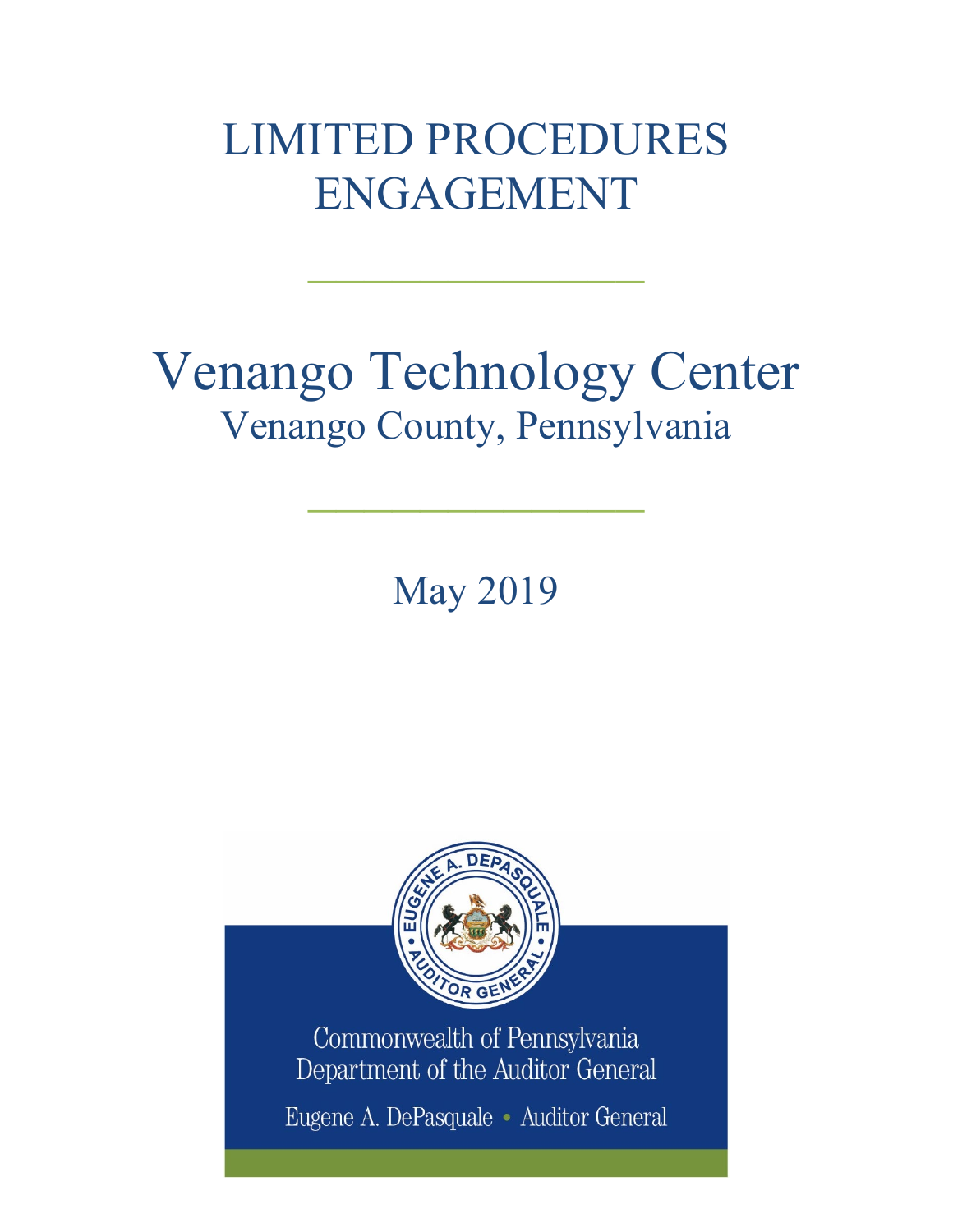

**Commonwealth of Pennsylvania Department of the Auditor General** Harrisburg, PA 17120-0018 Facebook: Pennsylvania Auditor General Twitter: @PAAuditorGen www.PaAuditor.gov

EUGENE A. DEPASQUALE<br>AUDITOR GENERAL

Mr. Mario S. Fontanazza, Jr., Director Venango Technology Center One Vo Tech Drive Oil City, Pennsylvania 16301

Mrs. Cheryl Ferry, Board President Venango Technology Center One Vo Tech Drive Oil City, Pennsylvania 16301

Dear Mr. Fontanazza and Mrs. Ferry:

We conducted a Limited Procedures Engagement (LPE) of the Venango Technology Center (Technology Center) to determine its compliance with certain relevant state laws, regulations, policies, and administrative procedures (relevant requirements). The LPE covers the period July 1, 2013 through June 30, 2017, except for any areas of compliance that may have required an alternative to this period. The engagement was conducted pursuant to authority derived from Article VIII, Section 10 of the Constitution of the Commonwealth of Pennsylvania and The Fiscal Code (72 P.S. §§ 402 and 403), but was not conducted in accordance with *Government Auditing Standards* issued by the Comptroller General of the United States.

As we conducted our LPE procedures, we sought to determine answers to the following questions, which serve as our LPE objectives:

- Did the Technology Center have documented board policies and administrative procedures related to the following?
	- o Internal controls
	- o Budgeting practices
	- o The Right-to-Know Law
	- o The Sunshine Act
- Were the policies and procedures adequate and appropriate, and have they been properly implemented?
- Did the Technology Center comply with the relevant requirements in the Right-to-Know Law and the Sunshine Act?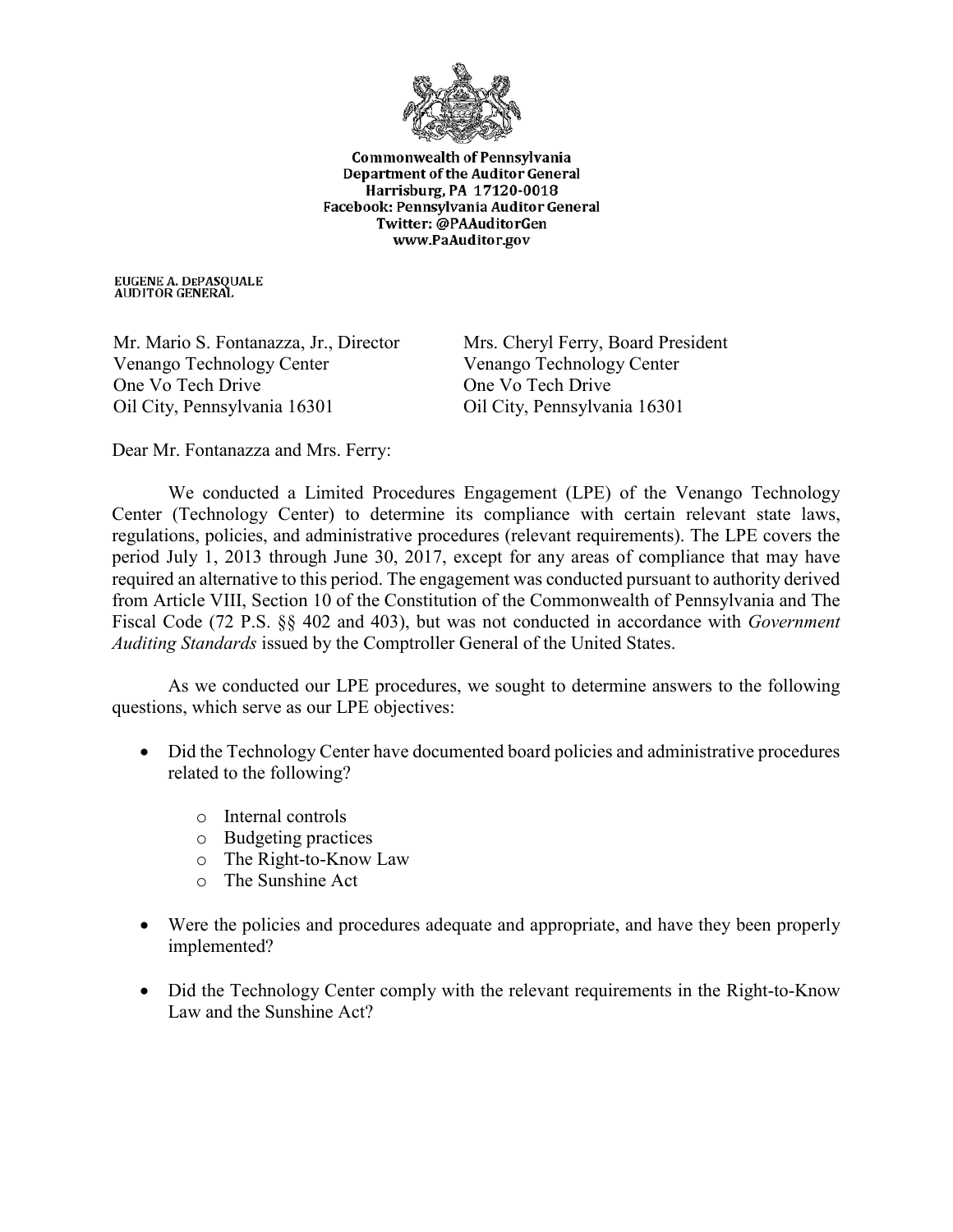Mr. Mario S. Fontanazza, Jr. Mrs. Cheryl Ferry Page 2

Our engagement found that the Technology Center properly implemented policies and procedures for the areas mentioned above and complied, in all significant respects, with relevant requirements.

We also evaluated the application of best practices in the area of school safety. Due to the sensitive nature of this issue and the need for the results of this review to be confidential, we did not include the results in this report. However, we communicated the results of our review of school safety to District officials, the Pennsylvania Department of Education, and other appropriate officials as deemed necessary.

We appreciate the Technology Center's cooperation during the conduct of the engagement.

Sincerely,

Eugenf. Flagu

Eugene A. DePasquale May 2, 2019 Auditor General

cc: **VENANGO TECHNOLOGY CENTER** Joint Operating Committee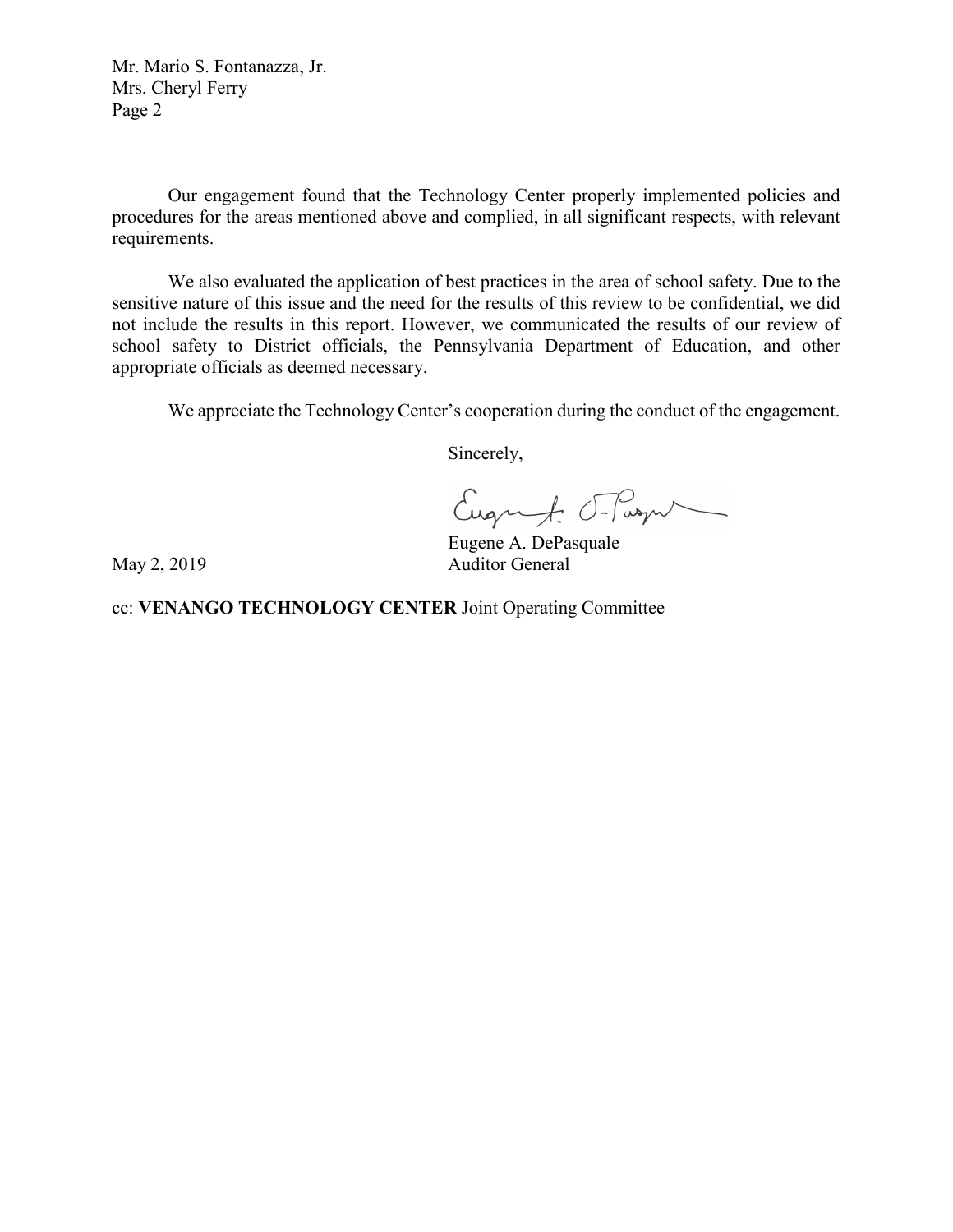## **Background Information**

| <b>School Characteristics</b>                                |                                       |
|--------------------------------------------------------------|---------------------------------------|
| 2018-19 School Year <sup>A</sup>                             |                                       |
| <b>Counties</b>                                              | Venango, Forest,<br>$\mathcal{R}_{L}$ |
|                                                              | Crawford                              |
| <b>Full-Time or Part-</b><br><b>Time School</b>              | Part-time                             |
| <b>Secondary Pupils</b><br>Enrolled                          | 503                                   |
| <b>Post-Secondary</b><br><b>Pupils Enrolled</b>              | 62                                    |
| <b>Total Teachers</b>                                        | 24                                    |
| <b>Total Full or Part-</b><br><b>Time Support Staff</b>      | 17                                    |
| <b>Total Administrators</b>                                  | 4                                     |
| <b>Intermediate Unit</b><br><b>Number</b><br>$\cdot$ 1 1 1 1 | 6                                     |

A - Source: Information provided by the Technology Center administration and is unaudited.

#### **Mission Statement<sup>A</sup>**

The vision of the Venango Technology Center is to provide quality training for quality people. Our programs and services will meet or exceed our customer's expectations in every way and we will always seek to continually improve in all areas. VTC's programs and services will attract interested students with a strong desire to succeed in their area of technical education and who are motivated to attend school on a regular basis. Quality training will be provided through collaboration with an engaged community, which includes students, parents, employers, and other important stakeholders. It is expected that the implementation of this plan will result in a high quality, relevant curriculum and effective instructional and organizational practices which will produce positive customer satisfaction and student NOCTI scores, which will be at or above the state average. Upon graduation, VTC students will be well prepared for additional post secondary education and/or for success in the workplace.

The operation, administration, and management of the Venango Technology Center (Technology Center) are directed by a joint operating committee (JOC), which is comprised of ten members from the following school districts:

| Cranberry Area  | Forest Area         |
|-----------------|---------------------|
| Franklin Area   | Oil City Area       |
| Titusville Area | <b>Valley Grove</b> |

The JOC members are appointed by the individual school boards, each to serve a three**-**year term.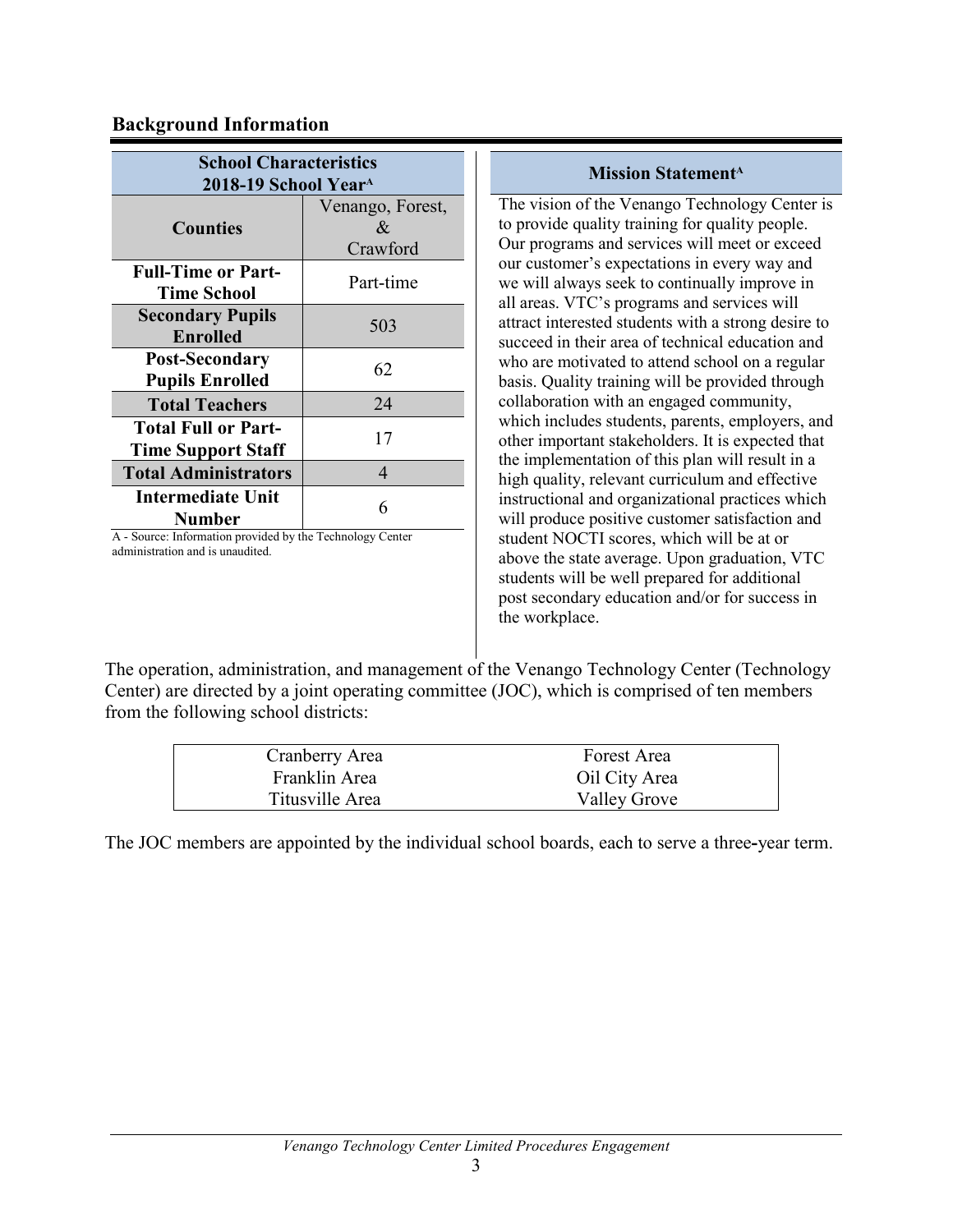## **Financial Information**

The following pages contain financial information about the Technology Center obtained from annual financial data reported to the Pennsylvania Department of Education (PDE) and available on the PDE's public website. This information was not audited and is presented for **informational purposes only**.



**Note:** General Fund Balance is comprised of the District's Committed, Assigned and Unassigned Fund Balances.



**Note:** Total Debt is comprised of Short-Term Borrowing, General Obligation Bonds, Authority Building Obligations, Other Long-Term Debt, Other Post-Employment Benefits, Compensated Absences and Net Pension Liability.





**Note:** Career and technical centers do not make payments to charter schools for tuition. These payments are made by the home district of each student.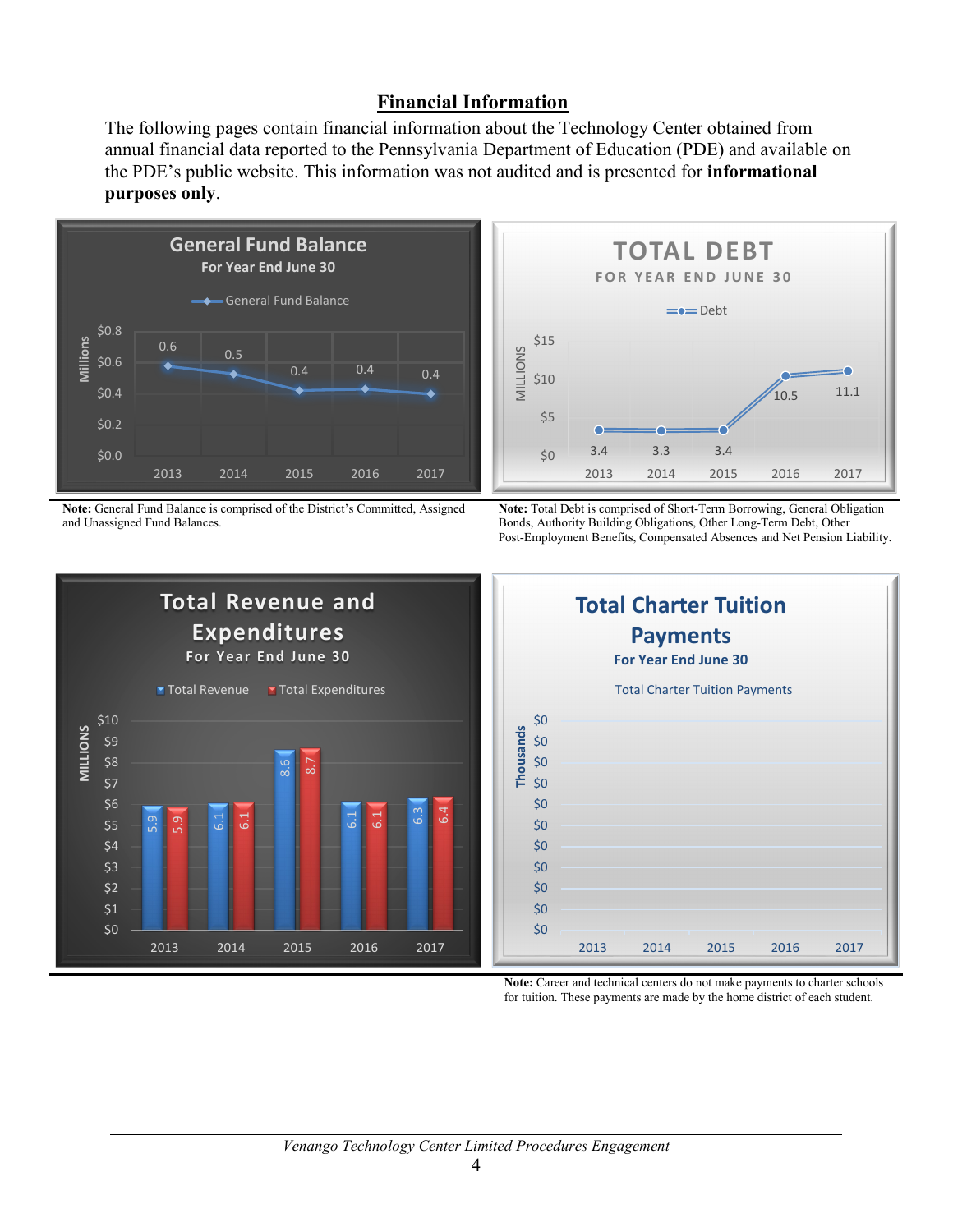

## **Financial Information Continued**

Local revenues were primarily obtained from direct payments by the member districts based on the approved budget. Each district's proportionate share of the operating expenditures was determined by a formula involving average daily membership as specified in the Articles of Agreement.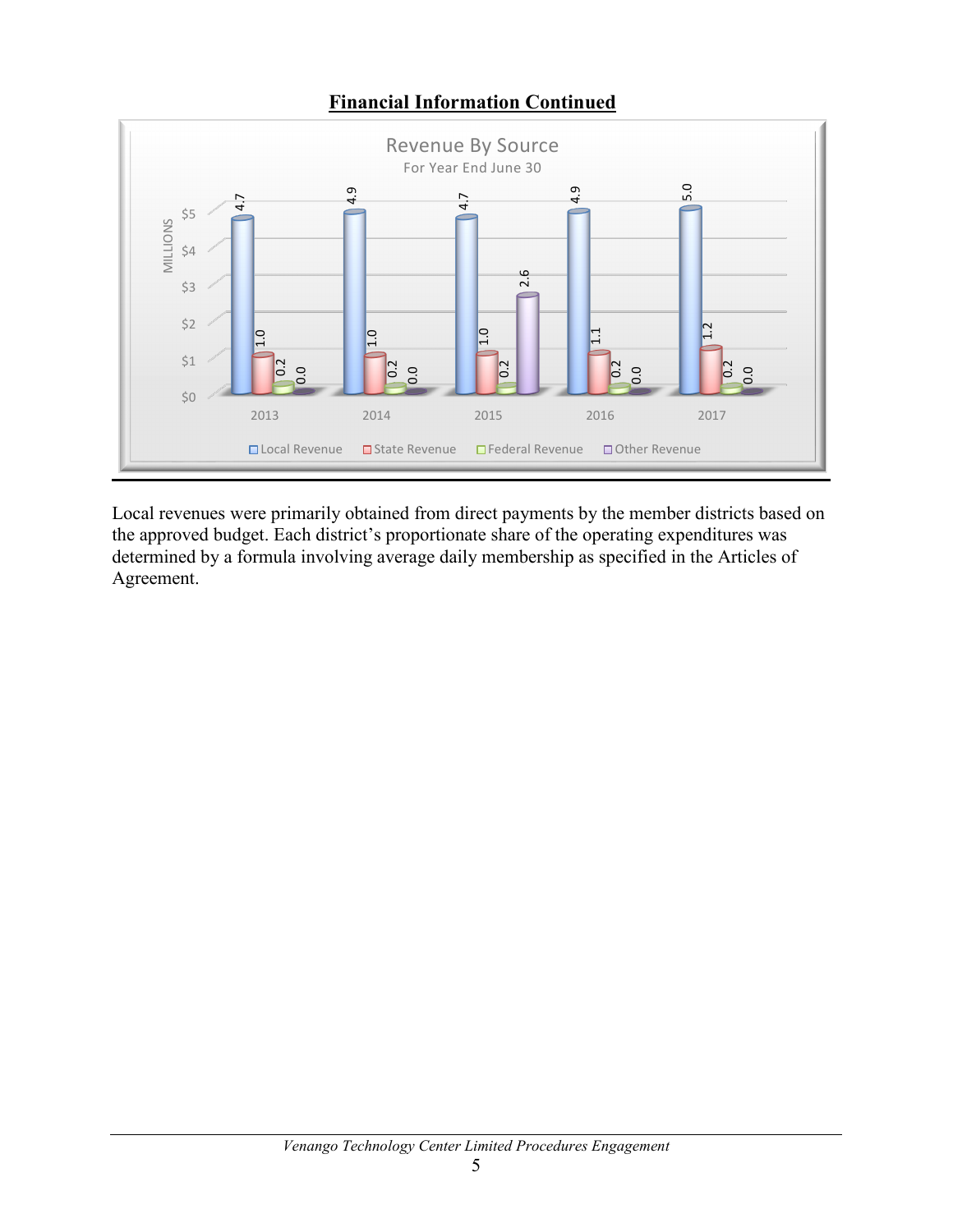## **Academic Information**

SPP benchmarks represent the statewide average of all district school buildings in the Commonwealth.<sup>[1](#page-6-0)</sup> PSSA benchmarks and goals are determined by the PDE each school year and apply to all public school entities.<sup>[2](#page-6-1)</sup>

Part-time career and technical centers, such as the Venango Technology Center, do not receive academic scores. Academic instruction in the core content areas occurs in the students' home district and are therefore reported within the scores of the students' home district.<sup>[3](#page-6-2)</sup> Full-time comprehensive career and technical centers providing core content receive academic scores.

## **4 Year Cohort Graduation Rates**

Part-time career and technical centers do not report a graduation rate. Each students' graduation rate is reported through the home district for that student. Full-time comprehensive career and technical centers report graduation rates to the PDE.

<span id="page-6-0"></span><sup>&</sup>lt;sup>1</sup> Statewide averages for SPP scores were calculated based on all district school buildings throughout the Commonwealth, excluding charter and cyber charter schools.

<span id="page-6-1"></span><sup>2</sup> PSSA benchmarks apply to all district school buildings, charters, and cyber charters. In the 2011-12 school year, the state benchmarks reflect the Adequate Yearly Progress targets established under No Child Left Behind. In the 2012-13 and 2013-14 school years, the state benchmarks reflect the statewide goals based on annual measurable objectives established by the PDE.

<span id="page-6-2"></span><sup>3</sup> <http://paschoolperformance.org/FAQ>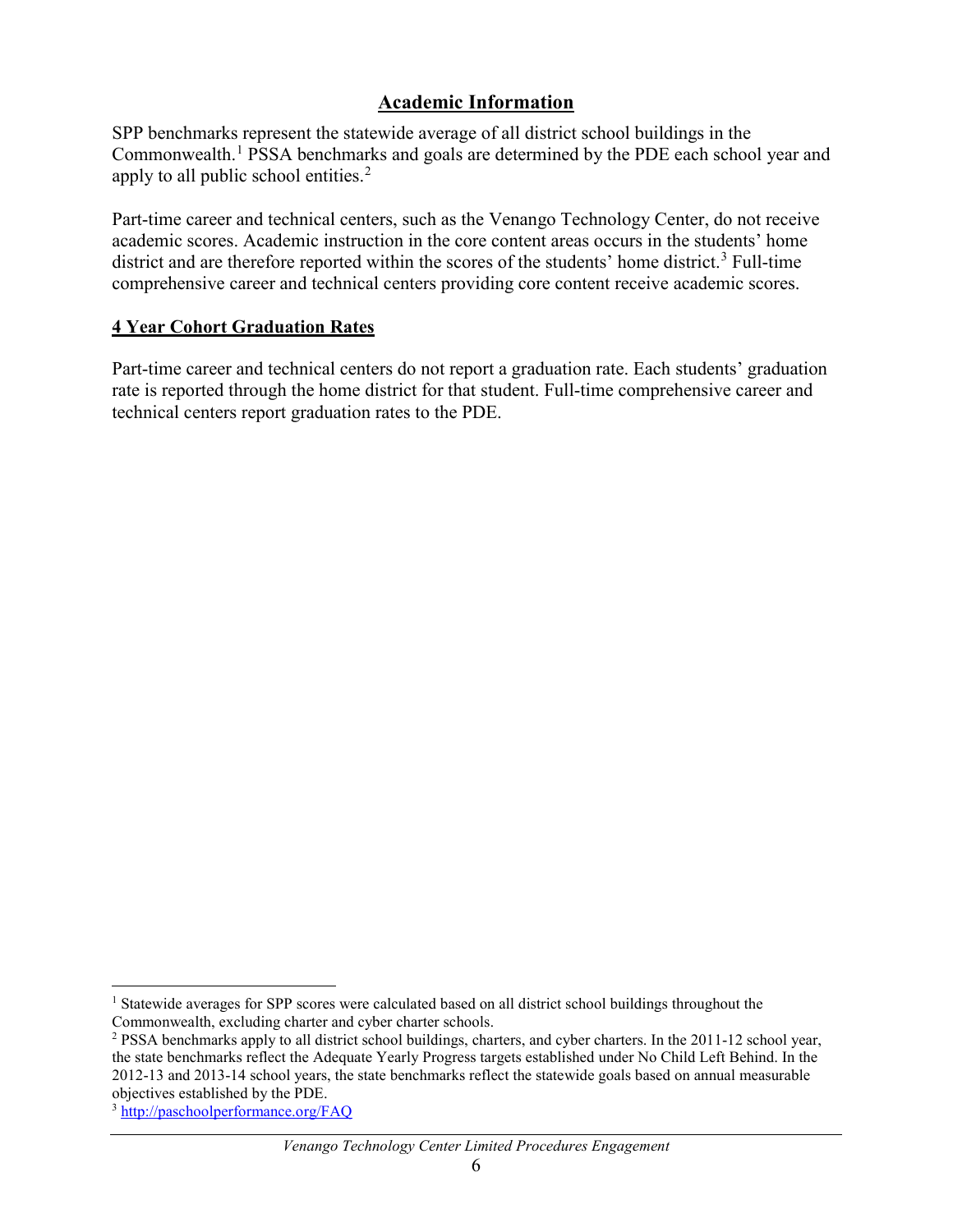Ur prior Limited Procedures Engagement of the Venango Technology Center resulted in no findings or observations.